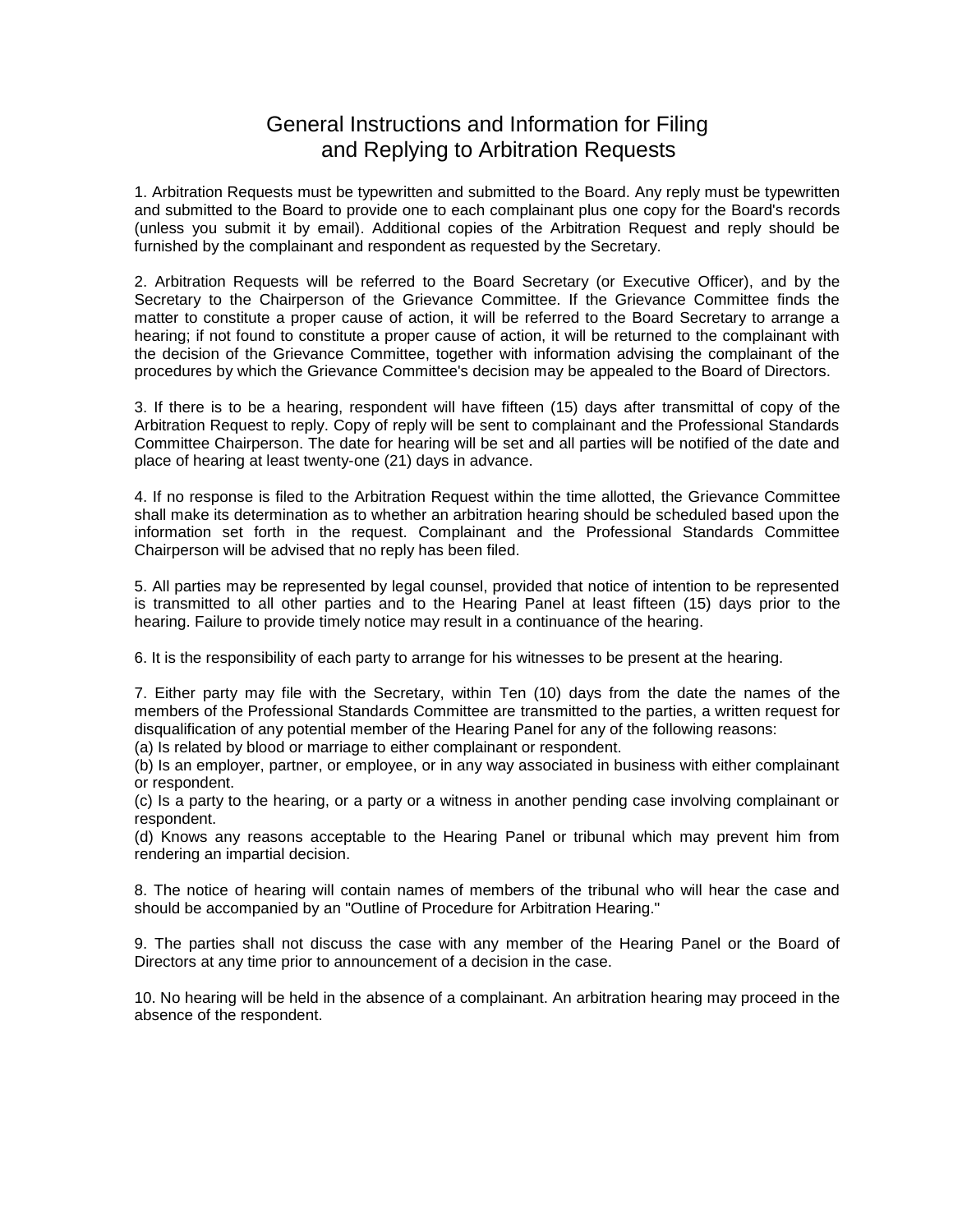#### **Form #A-2**

|                   | Idaho Assocation of REALTORS® |       |       |
|-------------------|-------------------------------|-------|-------|
| 10116 W. Overland | Boise,                        | ΙĽ    | 83709 |
| Address           | City                          | State | Zip   |

## **Request and Agreement to Arbitrate (non-member)**

- (1) The undersigned agrees and wants to submit to arbitration before a Hearing Panel of the Idaho Assocation of REALTORS® with the understanding that the arbitration will be conducted pursuant to the Code of Ethics and Arbitration Manual of the National Association of REALTORS®. The undersigned acknowledges having had the opportunity to review the Board's procedures or having been provided with a copy of the procedures.
- (2) I am informed that each person named below is a member in good standing of the Board (or Participant in its MLS), or was a member of said Board of REALTORS® at the time the dispute arose.
- (3) A dispute arising out of the real estate business as defined by Article 17 of the Code of Ethics exists between me (or my firm) and (list all persons and/or firms you wish to name as respondents to this arbitration):

### **Respondent(s):**

|              | REALTOR® principal             |         |  |
|--------------|--------------------------------|---------|--|
| Name         |                                | Address |  |
|              |                                |         |  |
|              | REALTOR <sup>®</sup> principal |         |  |
| Name         |                                | Address |  |
|              |                                |         |  |
| Name of Firm |                                | Address |  |
|              |                                |         |  |

(4) There is due, unpaid and owing to me (or I retain) from the above-named persons the sum of  $\$ My claim is predicated upon the statement attached, marked Exhibit I and incorporated by reference into this application.

Parties are strongly encouraged to provide any and all documents and evidence they intend to introduce during the hearing to the other party(ies) and to the association prior to the day of the hearing. Providing documents and evidence in advance can expedite the hearing process and prevent costly, unnecessary continuances.

(5) I request and consent to arbitration through the Board in accordance with its *Code of Ethics and Arbitration Manual* (alternatively, "in accordance with the professional standards procedures set forth in the bylaws of the Board"). I agree to abide by the arbitration award and, if I am the non-prevailing party, to, within ten (10) days following transmittal of the award, either (1) pay the award to the party(ies) named in the award or (2) deposit the funds with the Professional Standards Administrator to be held in an escrow or trust account maintained for this purpose. Failure to satisfy the award or to deposit the funds in the escrow or trust account within this time period may be considered a violation of a membership duty and may subject the member to disciplinary action at the discretion of the Board of Directors consistent with Section 53, The Award, *Code of Ethics and Arbitration Manual.*

In the event I do not comply with the arbitration award and it is necessary for any party to this arbitration to obtain judicial confirmation and enforcement of the arbitration award against me, I agree to pay the party obtaining such confirmation the costs and reasonable attorney's fees incurred in obtaining such confirmation and enforcement.

(6) I enclose my check in the sum of **\$ 300.00** for the arbitration filing deposit.\*